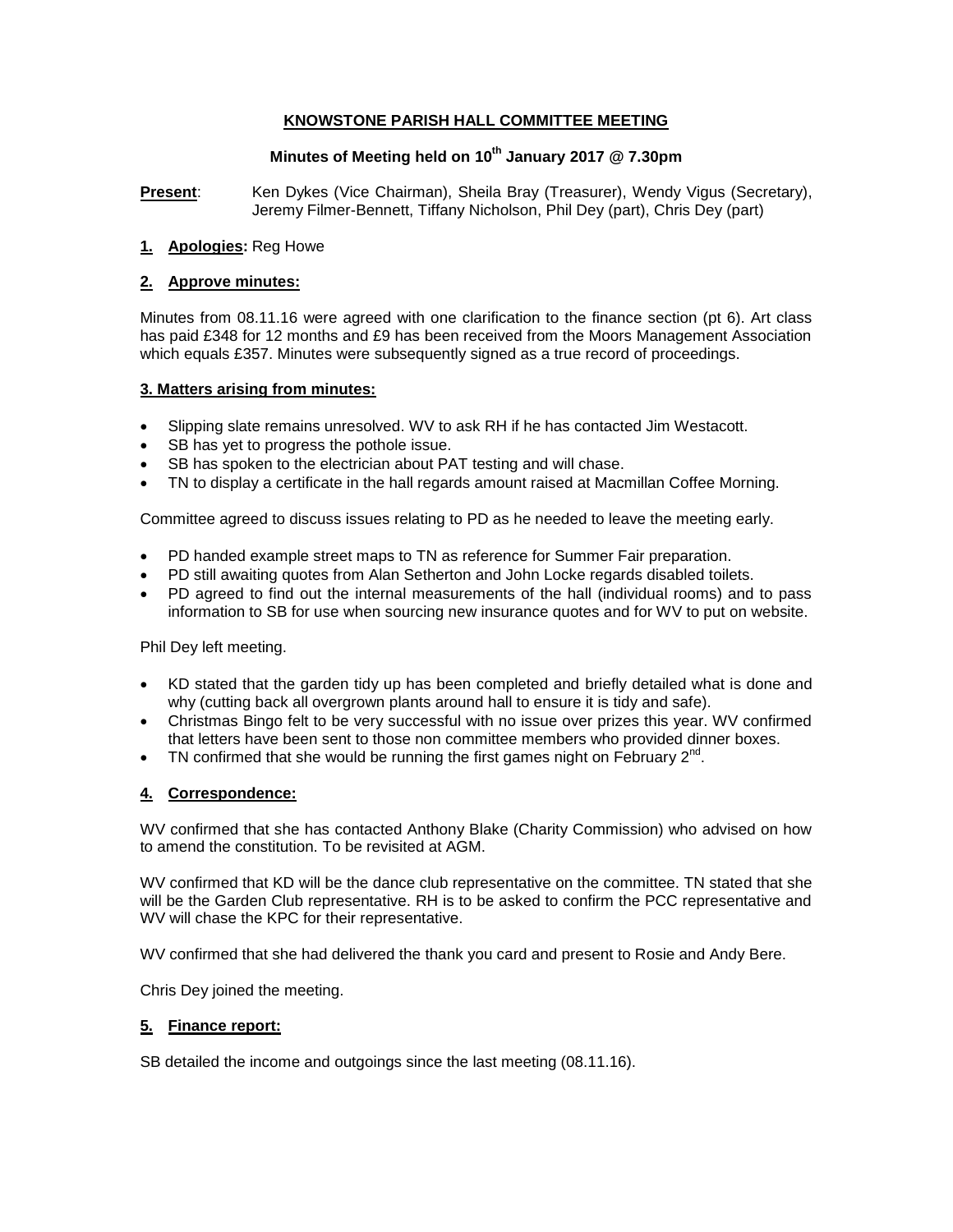| Income   |                          |
|----------|--------------------------|
| £102.73  | Hall hire                |
| £40.00   | Donation (funeral)       |
| £120.00  | PCC annual payment       |
| £113.10  | Dance 29/10/16           |
| £213.00  | Quiz                     |
| £114.51  | Dance 26/11/16           |
| £122.85  | Film Night               |
| £212.75  | Bingo                    |
| £50.00   | Return of bingo expenses |
| £7.00    | Hall hire (badminton)    |
| £101.60  | Dance 17/12/16           |
| £94.00   | Hall hire                |
| £1291.54 | <b>TOTAL</b>             |
|          |                          |

| £196.00  | <b>TOTAL</b>                  |
|----------|-------------------------------|
| £78.00   | <b>Exmoor Heating Service</b> |
| £68.00   | Hall cleaning December        |
| £50.00   | Bingo expenses                |
| Outgoing |                               |

*Following the meeting SB confirmed that a FIT payment of £306.15 had been received on 18th November and should be added to the income total.* 

KD handed over £7 for hall hire (badminton), £10.00 extra income from a dance and £61 donated by Mr and Mrs Smith from their Wednesday Keep Fit club (now folded). Mrs Smith had suggested that the money be used for a fitness related purchase. SB is to ring-fence the money.

SB is to source new insurance quotes as the current five year contract is coming to an end. TN noted that the insurance needs to continue covering outdoor events such as the Summer Fair.

KD relayed that Mr Tim Browse visited the hall with a Good Energy representative to read the meter. The representative felt that there should be a number on the meter. TN is to follow this up.

#### **6. RWE community fund update and wishlist**

KD confirmed that the KPC are to vote on matched funding at their next committee meeting. KD will then submit a Stage Two application to the RWE community fund by the  $24<sup>th</sup>$  February deadline. KD agreed to try to circulate the application form before submission.

#### **7. Hall facilities / equipment**

The new dishwasher was discussed with conflicting views on whether a commercial or domestic dishwasher is required. All agreed to accept SB's kind donation of a second-hand domestic dishwasher to replace the current, broken, commercial dishwasher and to review feedback at future meetings. SB and TN are to work together on organising installation. All agreed that the new commercial dishwasher currently part of the Stage Two RWE application could be replaced by a pool table.

TN outlined her wish to replace the current crockery with new (potentially branded) cups and mugs. All apart from TN voted that this was not a priority item for the hall and would not be included in the RWE application. TN is to source costs for future discussions. All to bear in mind purchasing mugs for special occasions.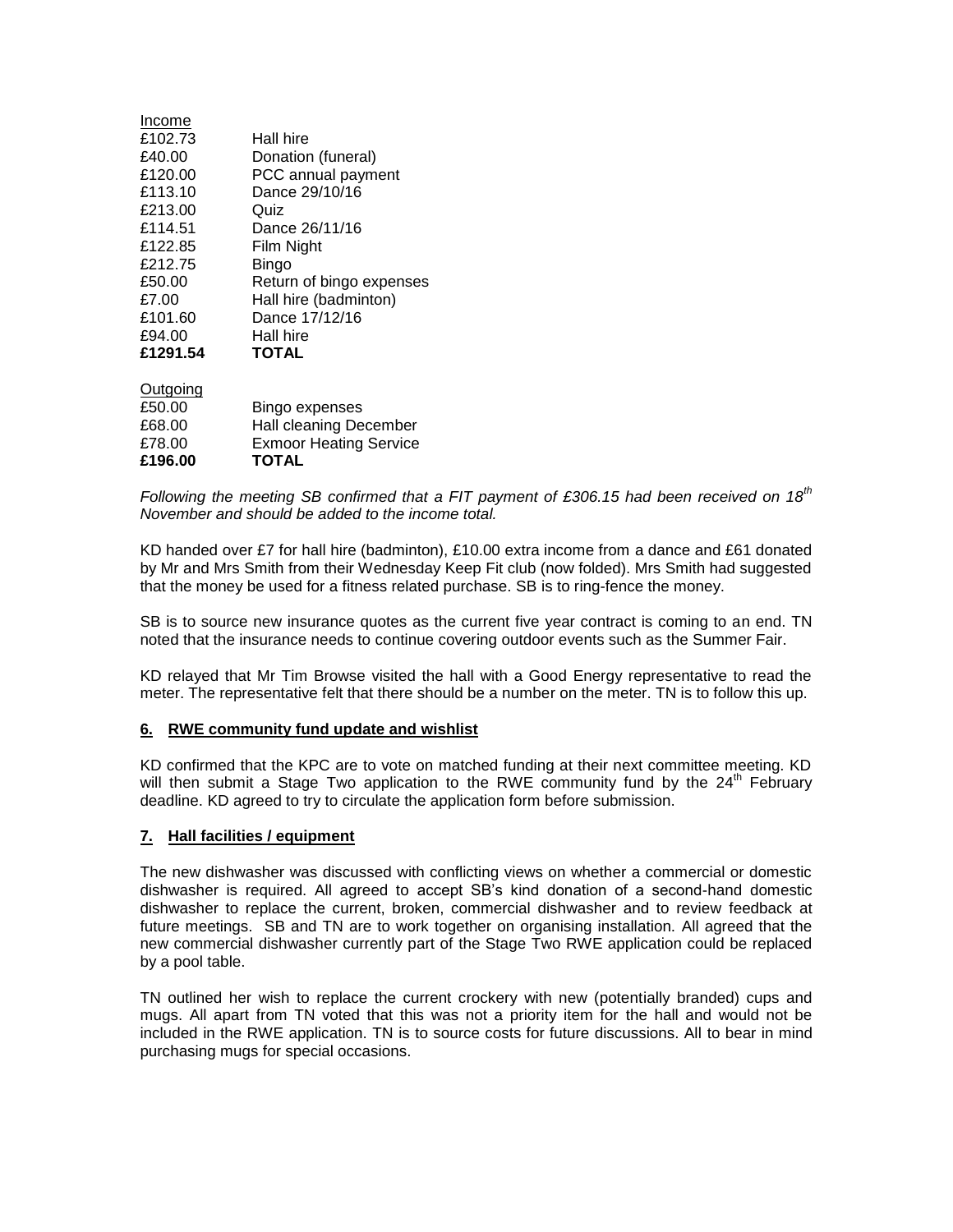WV asked that PD let Tim and Michele Browse and John Stanbury know when the key code is changed as they are 'regular' hall users. All agreed that PD will change code on a less frequent basis. Quarterly or six monthly was deemed adequate.

KD detailed that he had spoken to Richard and Laura Stanbury about making a wooden hall sign to hang on Mr and Mrs Dey's railings. There would be no charge to the hall and all were very happy to proceed with this.

### **8. Hall maintenance**

KD confirmed that the downpipes are blocked and need to be looked at when the bargeboards are repaired.

#### **9. Hall activities / fundraising**

a) Progress of events planned for 2017

TN is preparing the minutes from the Summer Fair meeting which took place on  $28<sup>th</sup>$ November.TN has already recruited people to oversee certain activities and has made progress on the actions. TN has yet to meet with Masons Arms. All agreed that a separate committee meeting would be scheduled to progress the event further.

No update on the St George's Day event  $(23<sup>rd</sup>$  April). CD is to talk to Christine Watson.

Next film night is to take place on  $26<sup>th</sup>$  January (Dad's Army).

WV is to ask Mr and Mrs Bere to confirm the type of drinks they would like at their  $14<sup>th</sup>$  October event.

b) New bookings

Two film nights have been provisionally scheduled for  $23^{\text{rd}}$  February and  $30^{\text{th}}$  March.

c) Dance dates

October dance has been cancelled and rescheduled for  $4<sup>th</sup>$  November. WV is to remind all committee members which dances they will be covering in 2017.

d) Other ideas

WS, CD and TN are to run a Coffee Morning on Wednesday  $22^{nd}$  February to replace the Tuesday coffee mornings previously run by Mr and Mrs Smith. KD to advertise in press. Fliers to be produced. Future coffee mornings dependent on success of February event.

WV is to re-circulate the ideas generated from the public questionnaires sent out in 2015.

Date for another Hobby Horse night agreed as 15<sup>th</sup> July.

TN is to ask Ian Brooks if he could be quizmaster at a quiz on  $17<sup>th</sup>$  March.

### **10. Publicity / website**

No updates.

**11. AOB**